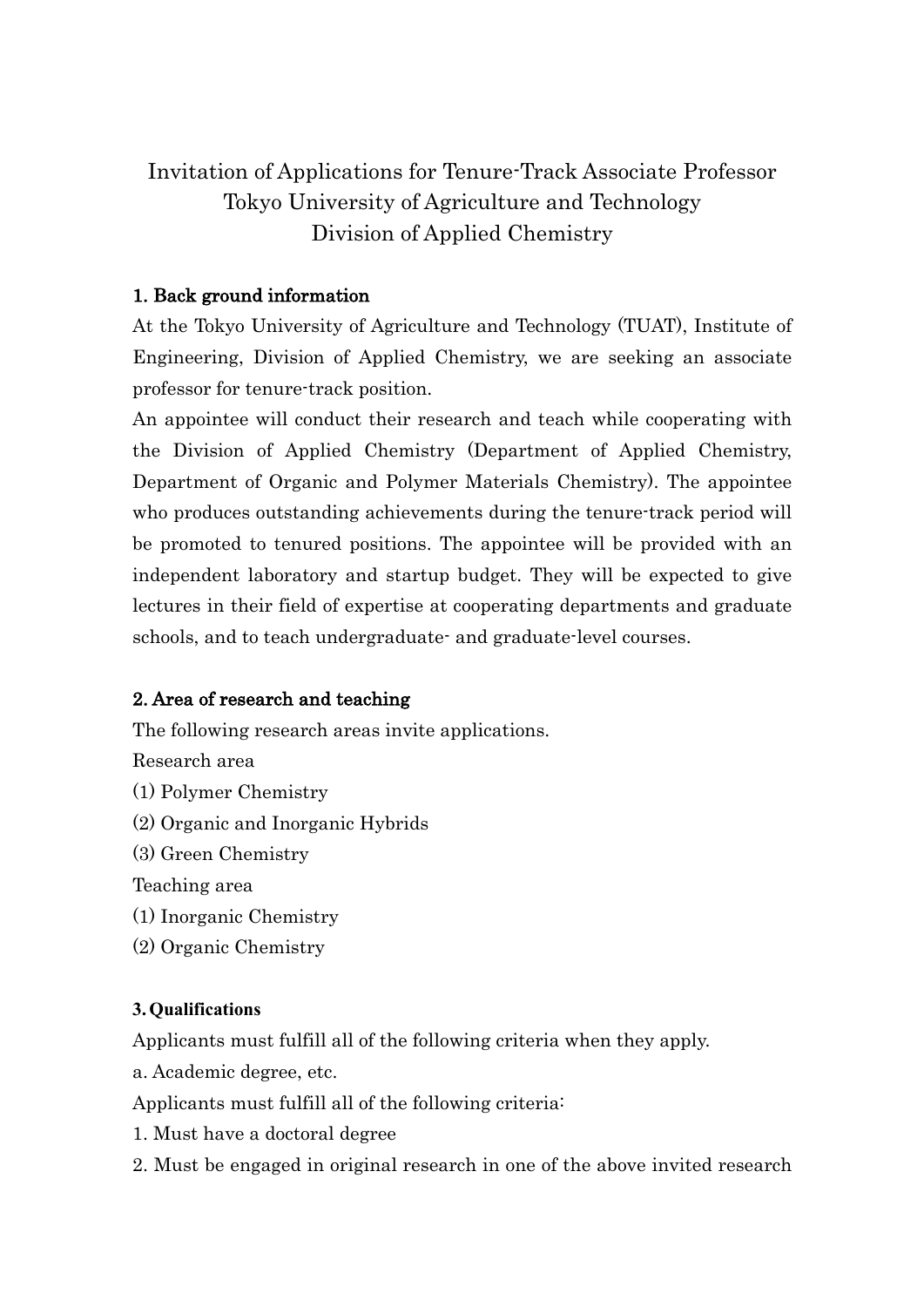areas.

3. Must give lectures on either one of the above teaching areas in the undergraduate-level course in Japanese

b. Nationality Applicants must fulfill one of the following two criteria:

1. Be a Japanese citizen or a lawful permanent resident alien

2. Be a citizen of a country that has diplomatic relations with Japan (researchers from Taiwan and the Palestinian territories are considered to fulfill this criterion)

### 4. Promotion to tenure position

Intermediate evaluation will be made in the 3rd year and members who are deemed to have made promising research will be scheduled to shift to the status of a tenured position. In the 5th year, final evaluation will be made and those who have made significant research will be promoted to a tenured position. Those who fail to pass the screening in the final year will finish the contract at the end of that period.

### 5. Contribution to education

The appointee will be expected to teach undergraduate and graduate level courses in their areas of expertise.

### 6. Salary

Annual salary will be from about 6,000,000 to 7,500,000 yen. This is determined based on TUAT's regulations taking into account the appointee's previous career, the results of his/her research, and other elements.

### 7. Location

Tokyo University of Agriculture and Technology, Koganei Campus (Koganeishi, Tokyo)

#### 8. Duration of appointment

Five years from the time of appointment (if the appointee is found to satisfy preset criteria in the course of tenure evaluation based on his/her research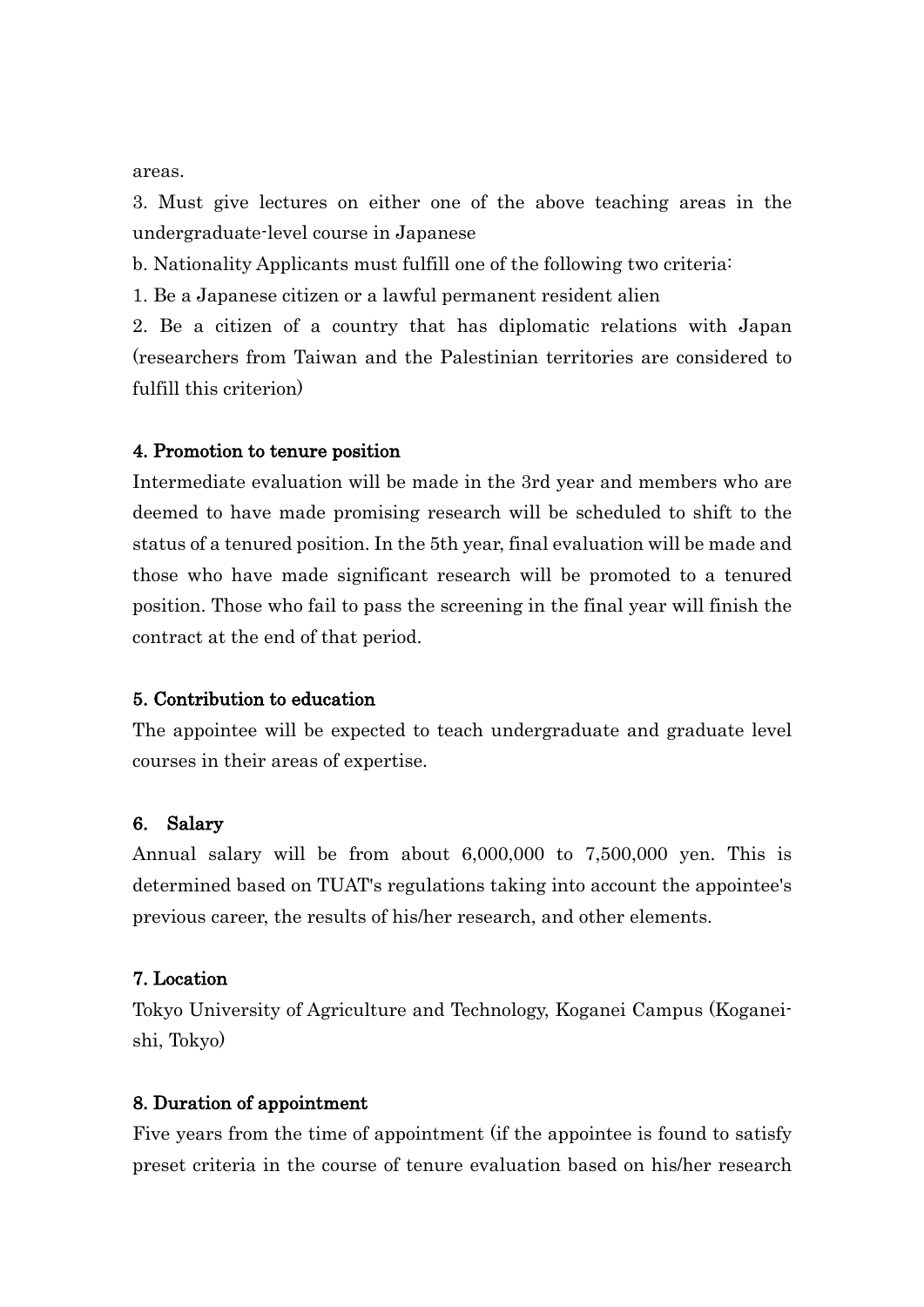and teaching performance during the tenure-track period, he/she will be promoted to a tenured position).

# 9. Time of Appointment

As early as possible in and after April 1, 2020

### 10. Application documents

(1) Curriculum Vitae with photo

(2) Research achievements (list of original papers, review articles, books, invited lectures and talks at international conferences, patents, awards, acquired research funds, etc.)

(3) Offprints of your major publications (pdf) (3 papers)

(4) Summary of previous research results written in Japanese (A4, up to 2 pages)

(5) Future research plan at TUAT written in Japanese (A4, up to 1 page)

(6) Education plan written in Japanese (A4, up to 1 page)

(7) Recommendation letter (if possible)

# 11. How to apply

Combine the above forms and documents (1) to (6) into a single PDF file and submit it by e-mail to the address below. Specify the title as "application to the tenure-track position". The same material and document (7) should also be sent by postal mail to the address below. All information is treated in the strictest confidentiality and follows the related laws and rules, but may be used to obtain references while protecting privacy.

E-Mail: muray[at]cc.tuat.ac.jp (for inquiries, please substitute the  $@$  symbol for " $[a]$ ")

Prof. Yoshihiko MURAKAMI

Department of Organic and Polymer Materials Chemistry

Tokyo University of Agriculture and Technology

2-24-16 Naka-cho, Koganei, Tokyo, 184-8588, Japan

# 12. Period for application and selection steps